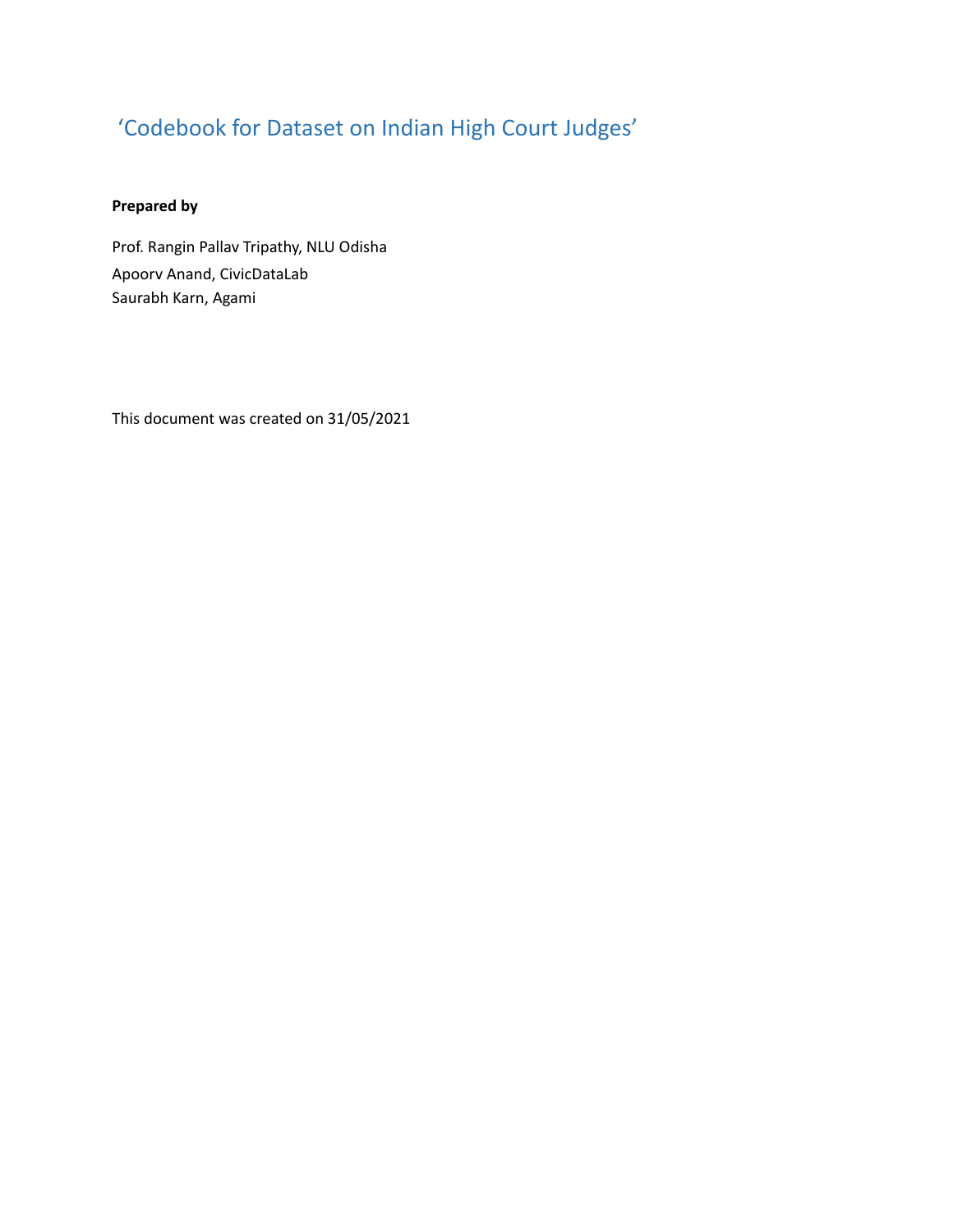Note: For Information collected for all judges in the High Courts of India appointed after **6 th October 1993**.

#### **List of sources for data curation:**

- 1. High Court Websites
- 2. Department of Justice, Ministry of Law & Justice, Government of India

#### **Column A - Name of the Judge**

Definition - Name of the judge as it appears in source website Type - Text

#### **Column B - Gender**

Format - Male/Female Type - Categorical Note - There is no instance of a transgender person being appointed in any of the High Courts

#### **Column C – Religion**

Format - Hindu/Muslim/Christian/Sikh/Buddhist/Jain/Zoroastrianism Type - Categorical

#### **Column D – Caste**

Format - General/Dalit/OBC/ST Type - Categorical

# **Column E – Date of Birth**

Format - DD-MM-YYYY Type - Date

**Column F – State of Birth** Name of the State Type - Text

# **Column G – Place of Birth**

Format - City/Town/Village/District (Either - Whatever is available) Type - Text

# **Column H - Date of Appointment** Format - DD-MM-YYYY Type - Date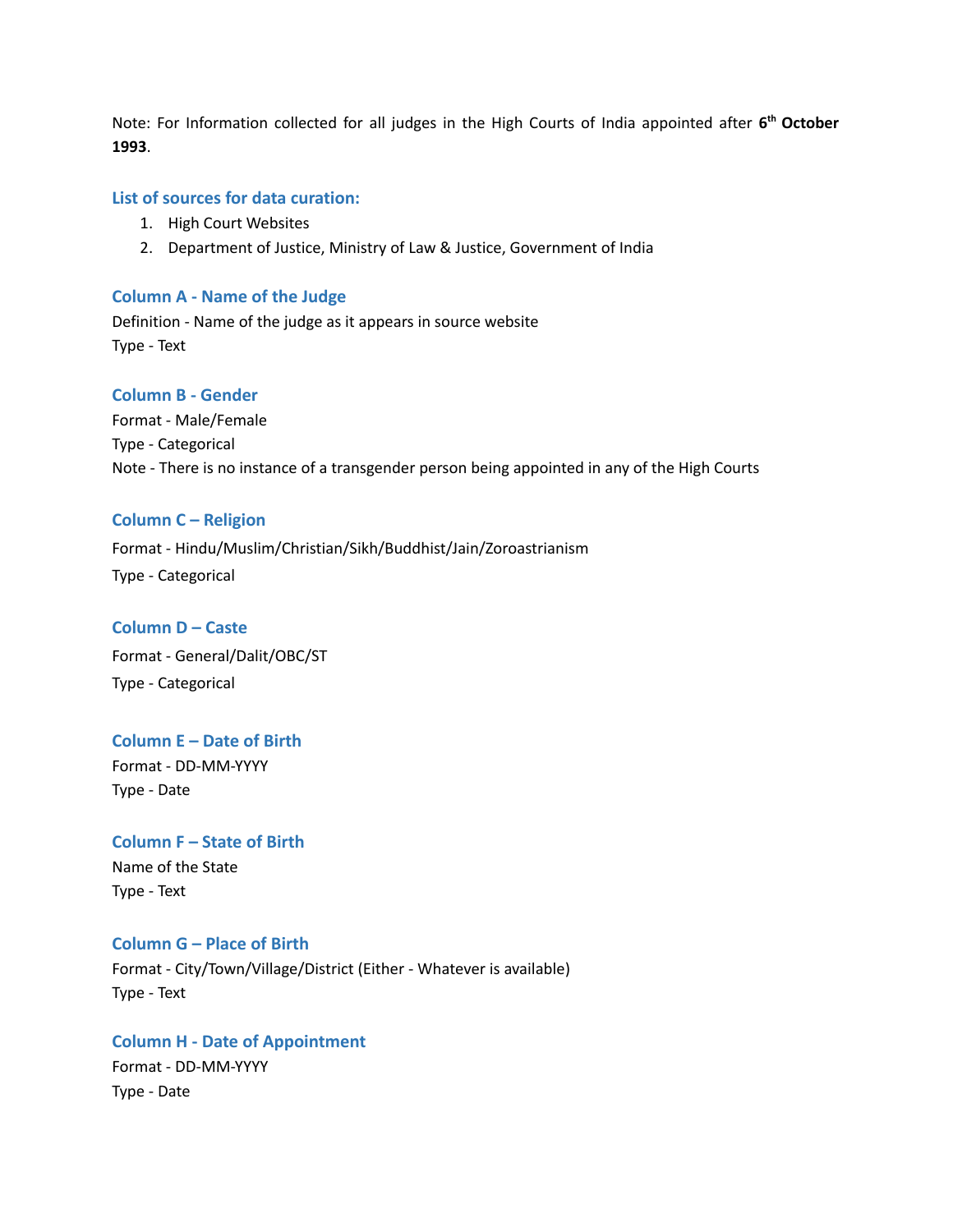#### **Column I - Date of Retirement**

Format - DD-MM-YYYY Type - Date

#### **Column J - If Died in Office**

Format - Yes/No Type - Categorical

## **Column K - If resigned from office**

Format - Yes/No Type - Categorical

#### **Column L – Parent High Court**

Definition - The High Court in which a person first became a judge. Type - Text

#### **Column M – If transferred to any other High Court**

Format - Yes/No Type - Categorical Note - Mention the name of the high-court at the time of transfer.

#### **Column N – If yes, which High Court 1**

Definition - Name of the High Court Type - Text

#### **Column O – Date of such transfer - 1**

Format - DD-MM-YYYY Type - Date

#### **Column P – If yes, which High Court 2**

Definition - Name of the High Court Type - Text

## **Column Q – Date of such transfer – 2**

Format - DD-MM-YYYY Type - Date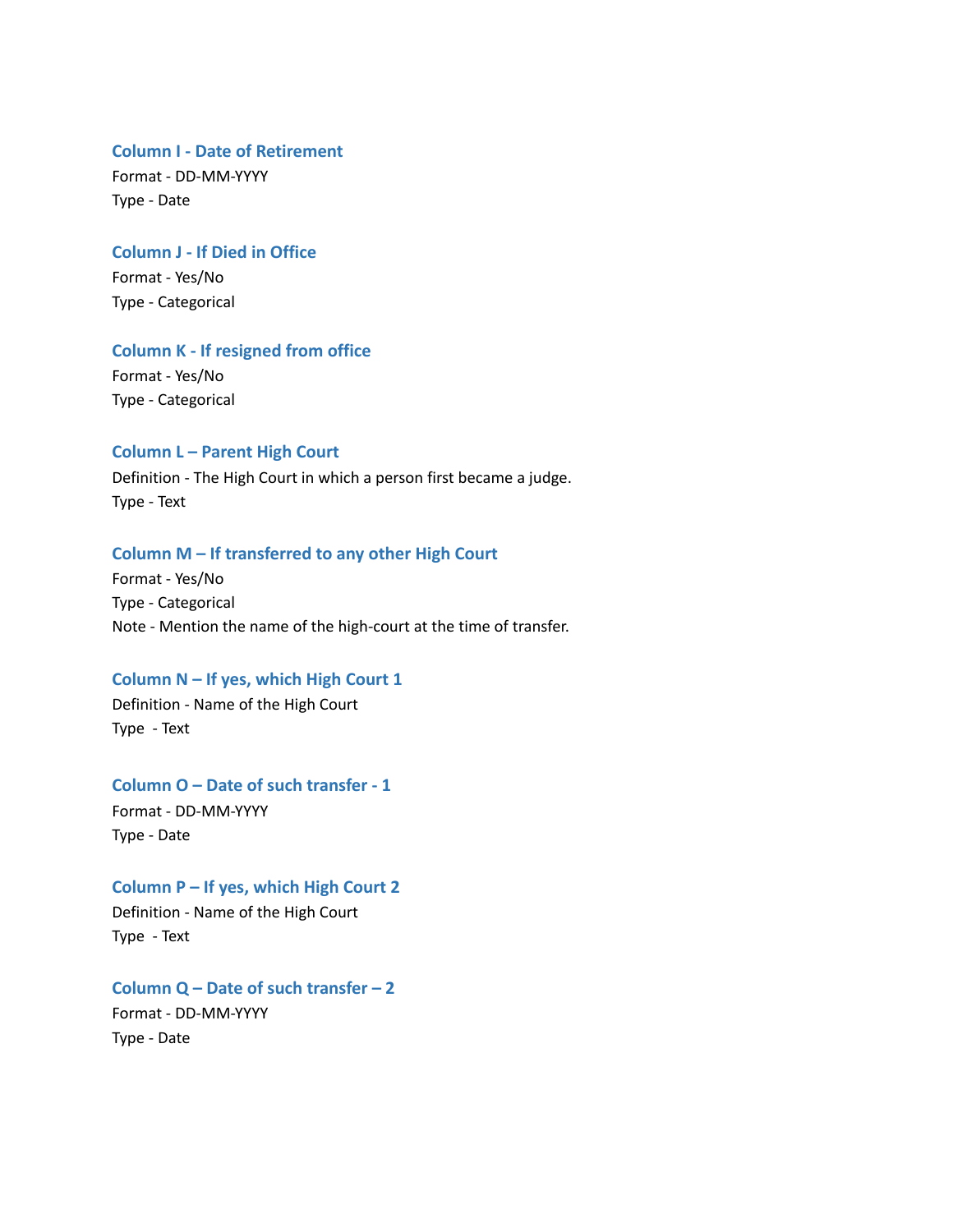#### **Column R – If yes, which High Court 3**

Definition - Name of the High Court Type - Text

**Column S – Date of such transfer - 3** Format - DD-MM-YYYY Type - Date

#### **Column T – If appointed Chief Justice in another High Court**

Format - Yes/No Type - Categorical Note - If the Judge was/is an acting Chief Justice, then in that case, select No. Acting CJs are not recognized as CJs and do not have any post-retirement eligibility which CJs have.

#### **Column U – If yes, which High Court – 1**

Definition - Name of the High Court Type - Text

**Column V - If yes, which High Court – 2** Definition - Name of the High Court Type - Text

# **Column W - If yes, which High Court – 3**

Definition - Name of the High Court Type - Text

**Column X – If appointed to the Supreme Court** Format - Yes/No Type - Categorical

#### **Column Y – Date of appointment to the Supreme Court**

Format - DD-MM-YY Type - Date

#### **Column Z – Cadre**

Format - Service/Bar Type - Categorical Note - This variable identifies the professional stream from which a judge has been appointed.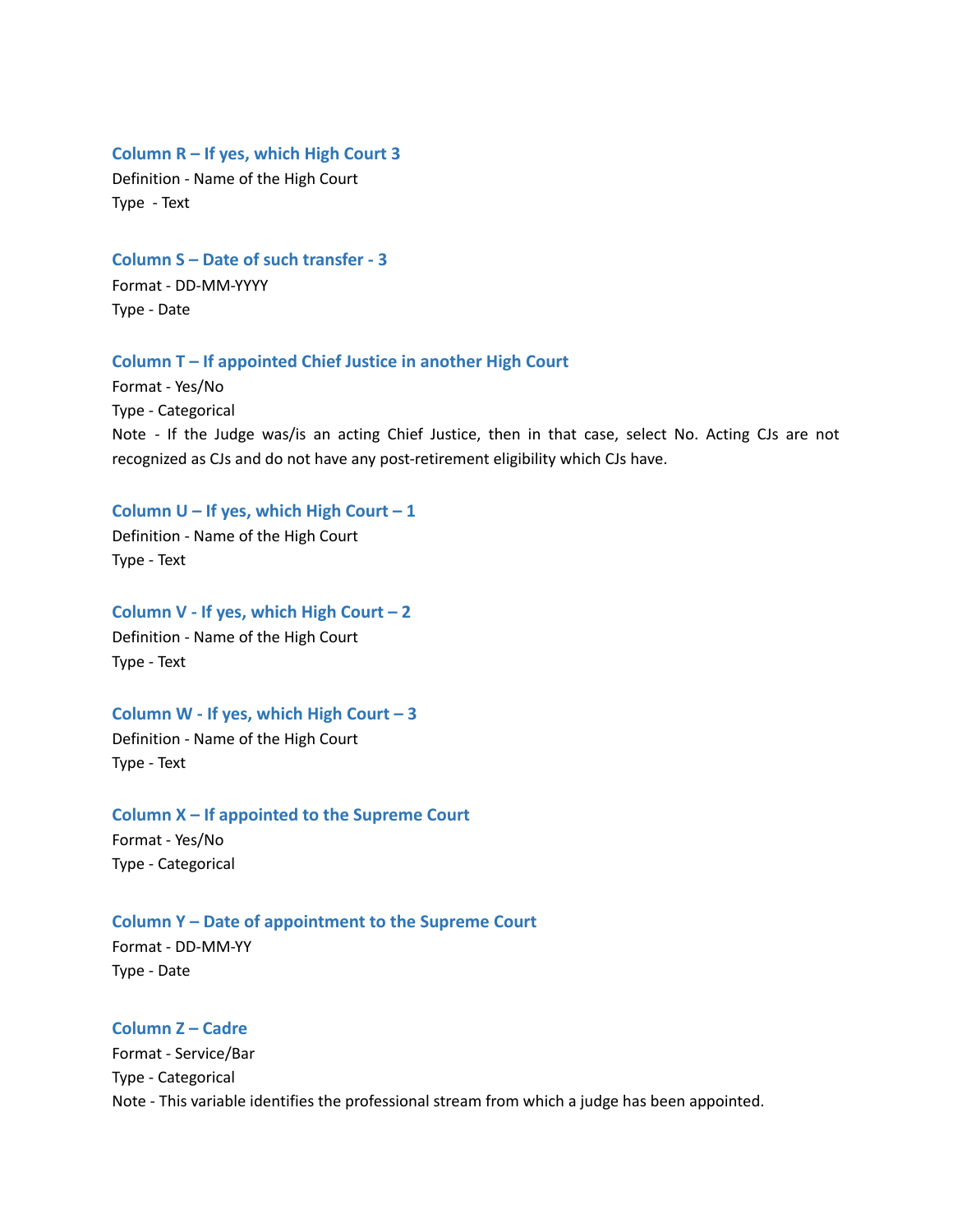**Service**- High Court judges who were serving in the lower judiciary at the time of being appointed to the High Court

**Bar**- High Court judges who were practicing as advocates at the time of being appointed to the High Court

#### **Column AA – Experience in Subordinate Judiciary**

Format - Yes/No Type - Categorical

Note - This variable ascertains if a judge in the High Court ever served in the judiciary. For all judges in the Cadre of service, the answer would be Yes. For judges in the cadre of Bar, the answer would be Yes if they had joined the subordinate judiciary and then resigned from the service. Otherwise, for judges in the cadre of Bar, it would be 'No'.

#### **Column AB – Litigation Experience**

Format - Yes/No

Type - Categorical

Note - This variable ascertains if a judge in the High Court ever practiced as an advocate. For all judges in the Bar cadre, the answer would be yes. For judges in the Service cadre, the answer would be Yes only if they practised as an advocate before joining the judicial service.

### **Column AC – If a Senior Advocate**

Format - Yes/No/NA Type - Categorical Note - This variable is meant for judges from the Bar cadre. For judges from the service cadre, the answer would be NA.

#### **Column AD – Experience in High Court Administrative Post**

Format - Yes/No/NA Type - Categorical Note - This variable is meant for judges with prior experience in subordinate judiciary. For judges without such experience, the answer would be NA.

#### **Column AE – If served as Government Counsel**

Format - Yes/No/NA Type - Categorical

Note - This variable is meant for judges with prior litigation experience as an advocate. For judges without such experience, the answer would be NA.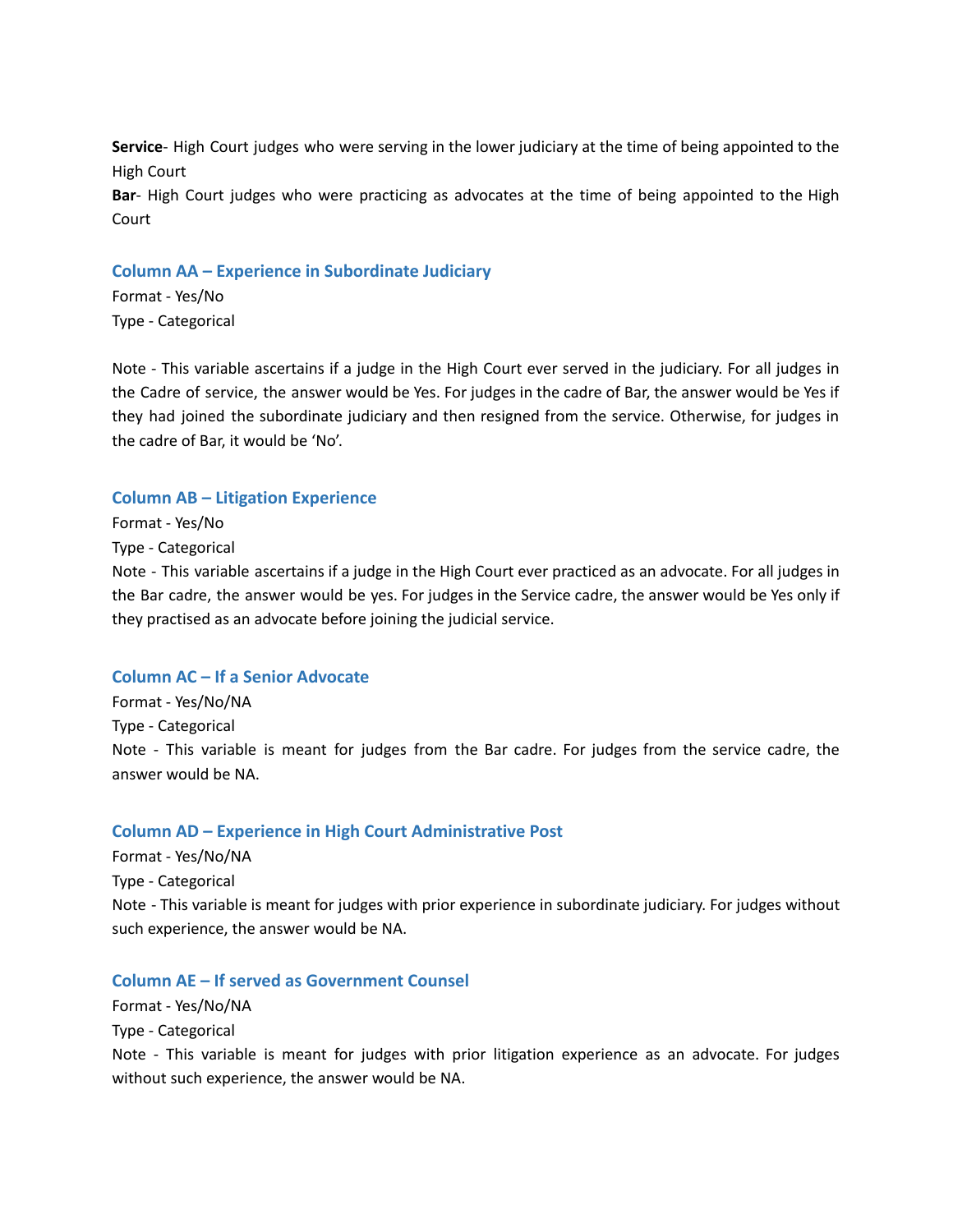#### **Column AF – If served as Advocate General**

Format - Yes/No/NA Type - Categorical Note - This variable is meant for judges with prior litigation experience as an advocate. For judges without such experience, the answer would be NA.

#### **Column AG – If empanelled by PSUs**

Format - Yes/No/NA Type - Categorical Note - This variable is meant for judges with prior litigation experience as an advocate. For judges without such experience, the answer would be NA.

#### **Column AH – If empanelled by Banks**

Format - Yes/No/NA

Type - Categorical

Note - This variable is meant for judges with prior litigation experience as an advocate. For judges without such experience, the answer would be NA.

#### **Column AI – If empanelled by any Statutory Body**

Format - Yes/No/NA Type - Categorical Note - This variable is meant for judges with prior litigation experience as an advocate. For judges without such experience, the answer would be NA.

#### **Column AJ – If empanelled by Private Companies**

Format - Yes/No/NA Type - Categorical Note - This variable is meant for judges with prior litigation experience as an advocate. For judges without such experience, the answer would be NA.

#### **Column AK – Chamber Details**

Format - Yes/No/NA Type - Categorical Note - This variable is meant for judges with prior litigation experience as an advocate. For judges without such experience, the answer would be NA.

Generally, lawyers in India join the offices of a senior counsel and learn the nuances of the profession. This is known as joining a chamber. The chamber a lawyer joins can be categorized as part of his/her *employment history, although the typical arrangement is not always formal.*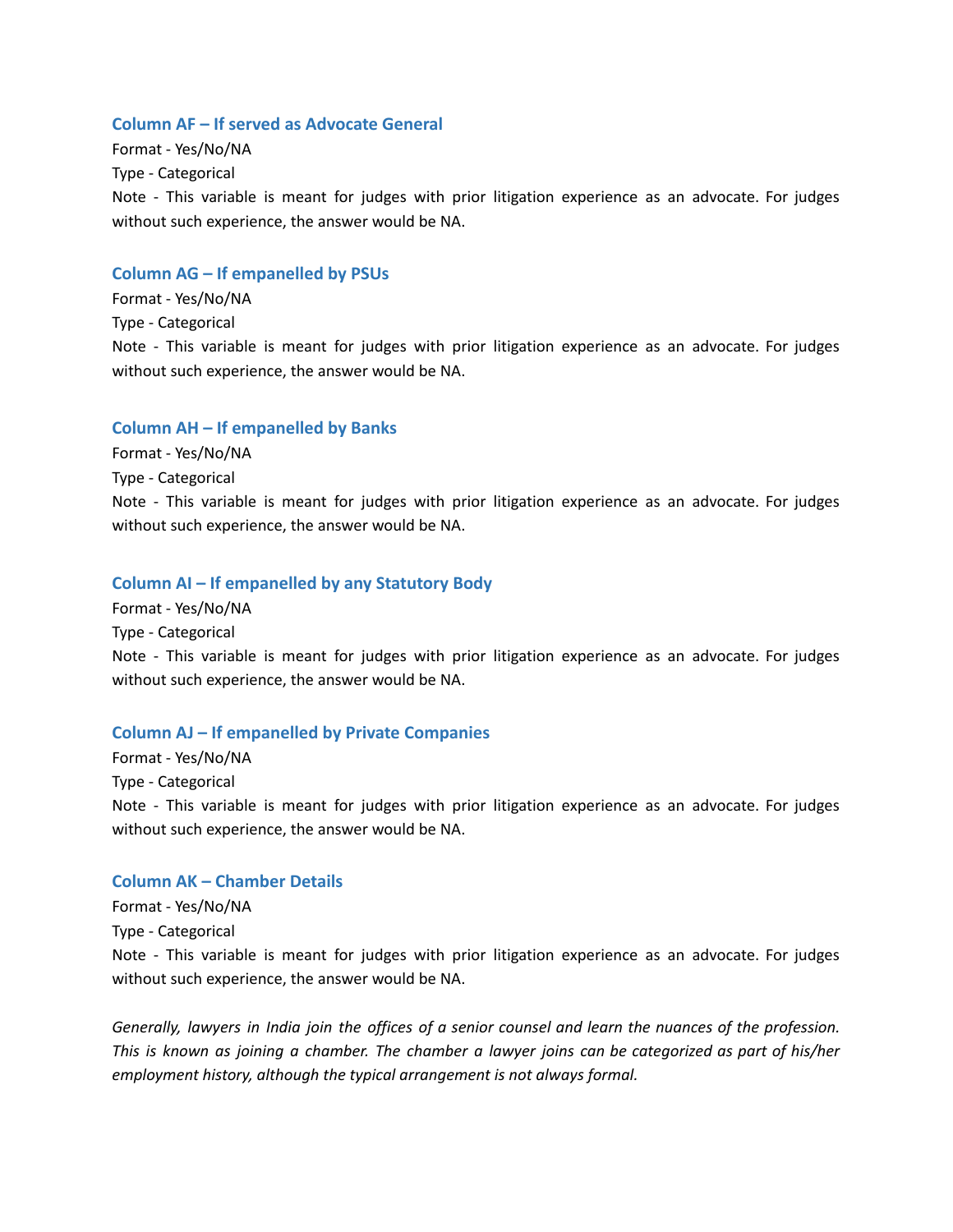#### **Column AL – Schooling Information**

Definition - Name of the School/NA Type - Text

**Column AM – Graduation Institution** Definition - Name of the Institution/NA Type - Text

**Column AN – Graduation Specialization** Definition - Name of the Specialization/NA Type - Text

**Column AO – Law Degree Institution** Definition - Name of the Institution/NA Type - Text

**Column AP – Law Degree Year** Format - YYYY/NA Type - Text

#### **Column AQ – Bar Enrolment Year**

Format - YYYY/NA Type - Text Note - This variable is meant for judges with prior litigation experience as an advocate. For judges without such experience, the answer would be NA.

#### **Column AR – State Bar Association where enrolled**

Format - Name of the State/Not Available/NA Type - Text Note - This variable is meant for judges with prior litigation experience as an advocate. For judges without such experience, the answer would be NA.

**Column AS – Foreign Degree in Law**

Format - Yes/No Type - Categorical

Type - Categorical

**Column AT – Post-Graduate in another subject** Format - Yes/No